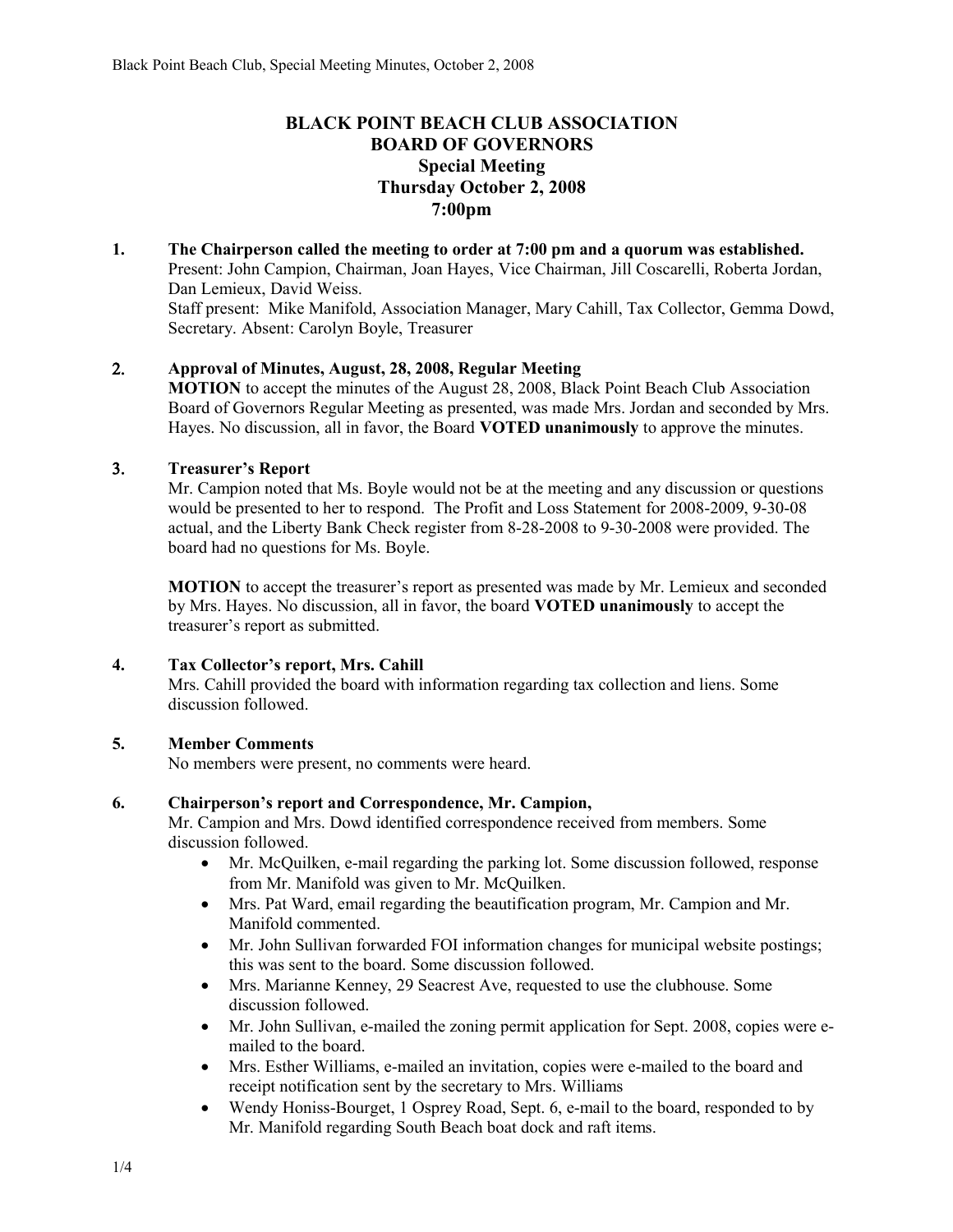- Mrs. Barbara Johnston, 35 Seacrest Ave, Sept. 7, e-mail to Mrs. O'Neil and to the board requesting zoning application information for August and Sept. Replied to by Mrs. O'Neil, 9-9-08, e-mail copies sent to the board.
- Mrs. Barbara Johnston, 9-19-08, e-mail to Mrs. O'Neil, and the BOG, regarding Sept. zoning application question, e-mail response by Mrs. O'Neil on 9-22-08.
- Mrs. Barbara Johnston, Sept. 19, letter written to the registrar of voters requesting the latest active voter registry. The board discussed this item and the chair asked the secretary to reply to Mrs. Johnston.

# **7. Manager's Report, Mr. Manifold**

Mr. Manifold reported on activity and provided a written statement dated Oct. 2, 2008. Discussion followed on a number of topics:

- Work on the section of the field next to the clubhouse has begun.
- Insurance agent confirmed coverage of some specific activities at the clubhouse
- New insurance package allows coverage of alcohol at BP sponsored clubhouse events
- Equipment was pulled from the water early due to weather concerns. It will be washed and stored under a tarp at the top of Billow Road.
- Working with Plaut and watching for a fortuitous time to harvest sand
- Approval requested to use sand fences on the beach this winter
- Whitecap lot has been locked
- Sprinkler system on clay courts has been winterized as of 10-2-08
- $\bullet$  $2<sup>nd</sup>$  quote to fix the lights came in at \$1605, first quote was \$1,460 this includes pointing 2 lights at the basketball court and one at the tennis court
- Working with DEP to get approval of our initial filing for kayak dock project
- Spoke with Pat Ward. Thanked her for beautification project. He'll include \$375. in the budget for beautification efforts and work with her to obtain estimates for the Whitecap lot frontage to recommend something to the board in the spring.
- Patti Williams asked to use the club house for Cub Scout meetings over the winter. The board discussed this and asked Mr. Manifold to respond to Ms. Williams.
- Purchased and sent restaurant gift certificates and thank you letters to the Murdoch, Cianci and Bain families for help with beach events this summer.
- Mr. Bill Hahn notified Mr. Manifold that he is no longer able to serve as our webmaster. Mr. Manifold is looking for a new volunteer and noted we may need to pay someone to provide this service if no volunteer is available. Some discussion followed. The board asked Mr. Manifold to speak with Mr. Hahn about a few things.

# **8. Board Meeting 2009 Calendar**

Mr. Campion presented a 2009 board meeting calendar for discussion. Except as otherwise noted, all meetings of the Board of Governors are held at 7:00pm at the Black Point Beach Clubhouse, Sunset Avenue, Niantic, CT, 06357.

Thursday, April 2, 2009 Thursday, April 23 Thursday, May 21 Saturday, May 23, Association Annual Meeting, 9:00 AM Saturday, May 23, Board Organizational Meeting, 10:00 AM Thursday, June 25 Thursday, July 23 Thursday, August 27 Saturday, August 29 – Association Annual Informational Meeting, 9:00AM Thursday, September 24 Thursday, October 22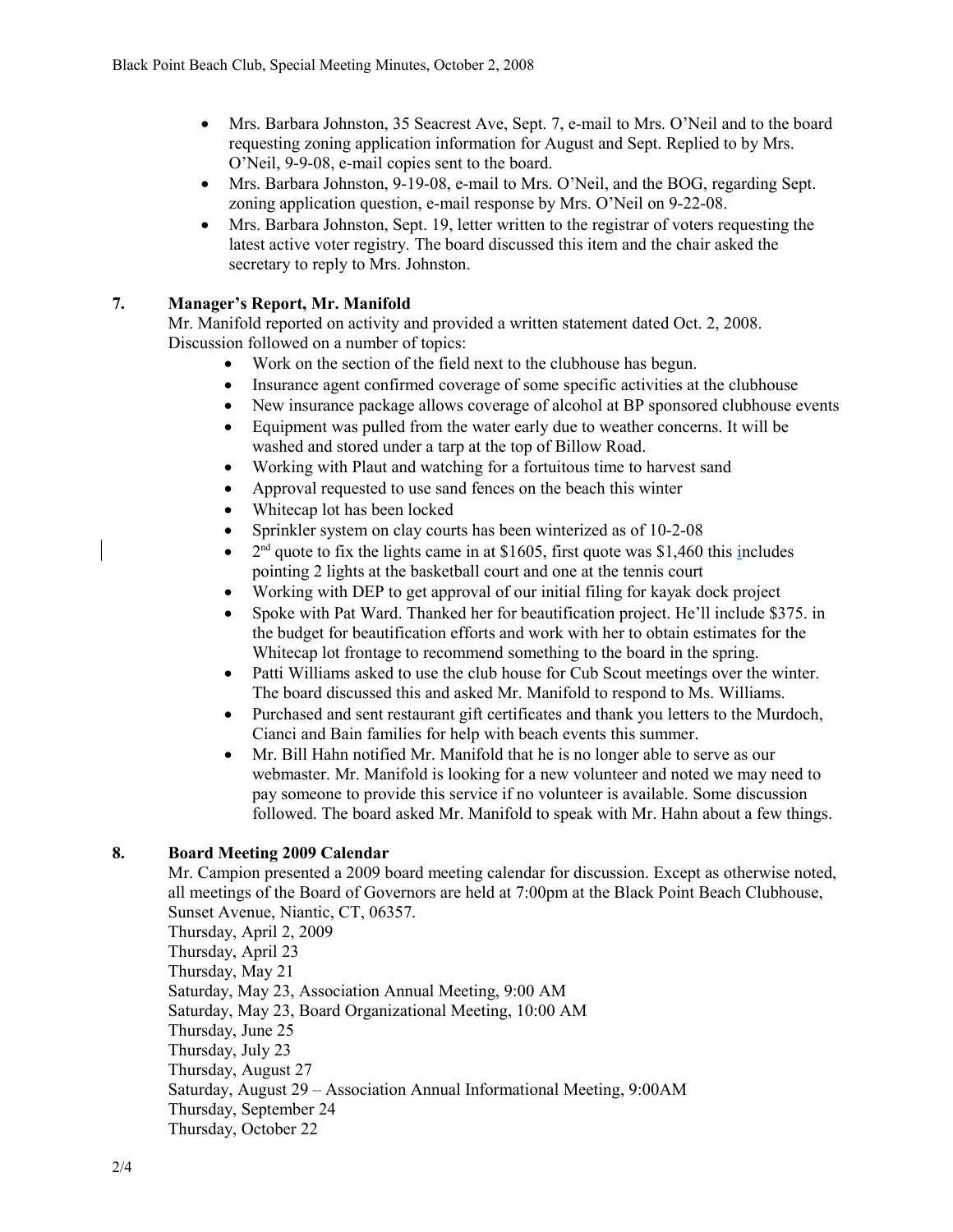**MOTION** to accept the meeting schedule of the Black Point Board of Governors for the 2009 calendar year was made by Mrs. Hayes and seconded by Mrs. Coscarelli. No discussion, all in favor, none opposed, the **VOTE passed unanimously,** and motion passes.

# **9. Committee reports**

## **Social, Mrs. Hayes**

Mrs. Hayes presented the new "Board of Governors Policy for the Recreation Program", created by members to be attached as Policy Manual Section #8. (attached) She offered updates and a few items were discussed.

**MOTION** to accept the Board of Governors Policy for the Recreation Program, Section #8, as submitted was made by Mr. Lemieux and seconded by Mrs. Coscarelli. No further discussion, all in favor, none opposed, **VOTE passed unanimously**, and motion passes.

### **Capital improvements**, **Mr. Campion**

Mr. Campion presented the board with a summary from his meetings or research with various persons regarding beach erosion and sand replacement. He noted his sources as NEMO (Nonpoint Education for Municipal Officials) Juliana Barrett and John Rozum at UCONN. David Roach at All Habitat Services LLC Roger Kinderman and Tammy Talbot at Hammonassett Harry Yamalis and Michael Grywinski DEP

**Beach Nourishment** is a process where sand may be placed and graded on beaches to replace sand that is lost to erosion or as a non-structural method of erosion control.

Gary Sharpe of Angus McDonald Gary Sharpe Assoc. provided estimates for engineering and permit work for Beach Nourishment and long term projects.

Dr. Richard Orson of Orson Environmental Consulting did a sight visit to South Beach on Sept. 26, 2008 and recommended Beach Nourishment with sand either being brought in or harvested off the shore under a DEP permit. He observed that given the current rate of coastal erosion that the process of beach nourishment will be necessary every 1-3 years.

Mark Jackson of Coastline Consulting LLC did a sight visit to South Beach on September25, 2008. He recommended Beach Nourishment as the most cost efficient method of removing rocks from South Beach.

A good amount of board member discussion took place on the merits and suggestions outlined and associated costs.

**MOTION** from Mr. Weiss, seconded by Mr. Lemieux to ask Mr. Manifold to:

1. Harvest sand at South Beach over the winter and prior to spring

2. Contract with Coastline Consulting to bring in washed sand to South Beach by mid-June at a cost not to exceed \$18,500. No further discussion, all in favor, none opposed, **VOTE passes unanimously** and motion passes.

**Kayak Launch** Mr. Campion presented cost estimates for engineering, permitting and construction of a kayak walkway and dock at the Black Point Beach Club property on Old Black Point Road. Participants responding to Mr. Campion included: Angus McDonald Gary Sharpe Assoc., Old Saybrook CT. Coastline Consulting LLC, Madison CT. Sloan Danenhower